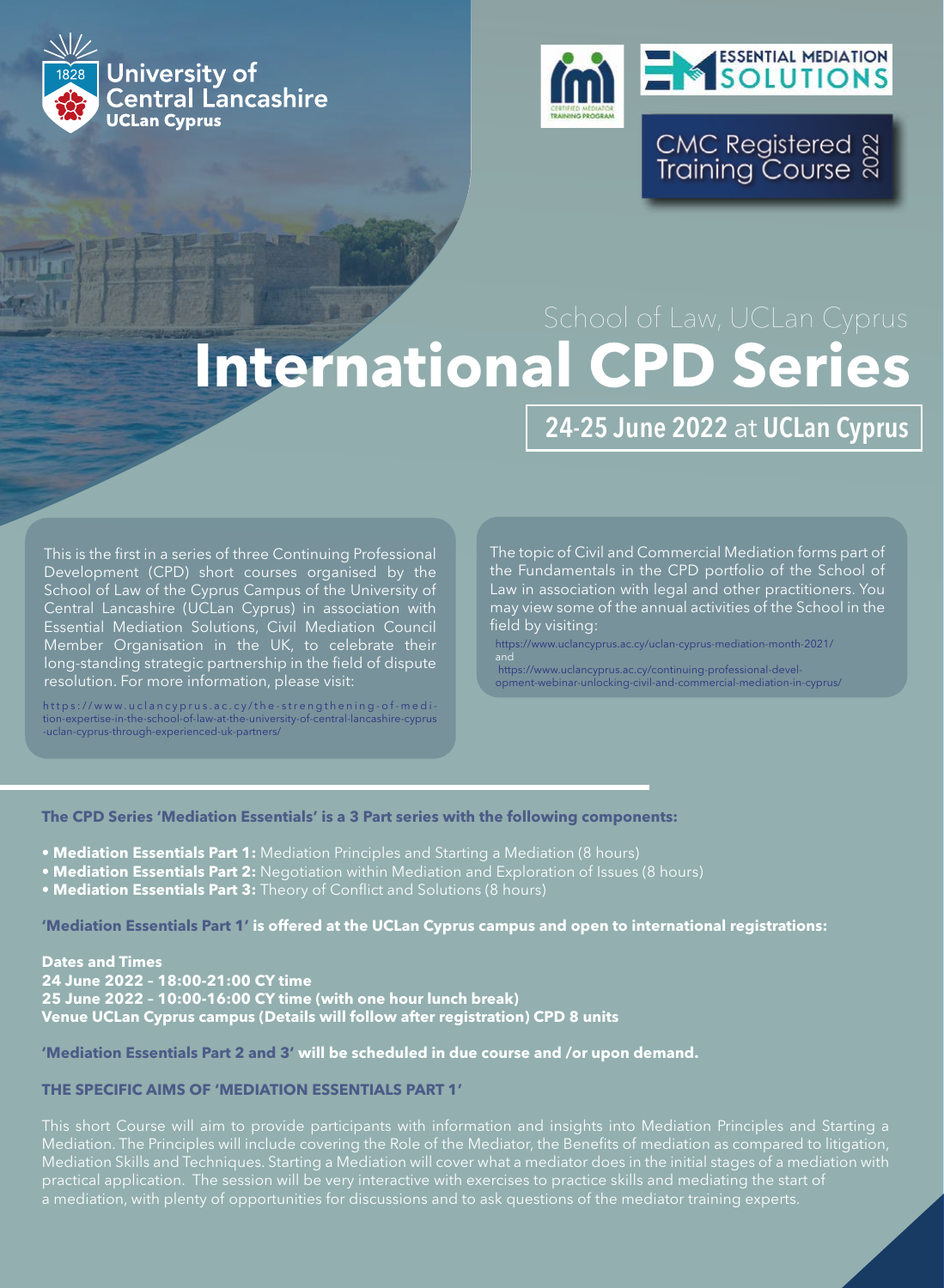### **TRAINING CONTENT (8 hours)**

FRIDAY EVENING (3 HOURS – COFFEE BREAK IN THE ROOM)

Welcome and Introductions Mediation Principles, Role of the Mediator, Benefits of mediating over litigating Communication Skills with exercises Mediation Techniques – the Mediator's Toolkit Questions SATURDAY DAY (5 HOURS PLUS 1 HOUR LUNCH BREAK)

Practice Initial Private Sessions Demo (video) practice with role plays Group Feedback and Discussion Closing Plenary

## **TARGET AUDIENCE**

'Mediation Essentials Part 1' will be relevant to registered civil and/or commercial mediators serving as a refresher, aspiring other professionals, entrepreneurs, negotiators, public servants, advanced students and all other people who need to be familiar with civil and commercial mediation.

# **PROFESSIONAL DEVELOPMENT AND RECOGNITION**

**A certificate of participation will be provided.**

Participation may contribute to the Professional Development or CPD of members of the legal profession in England and CPD programmes under the relevant Cyprus Bar Association scheme. The participation of lawyers practising in the Republic of Cyprus may be certified in accordance with the CPD requirements of the Cyprus Bar Association.

Registered civil and/or commercial mediators are also invited to check the requirements of Law 159(I)/2012 of the Republic three-year period following the first three-year period.

**LANGUAGE** The Course will be delivered at an intermediate-to-advanced level in English **ORGANISER** School of Law, UCLan Cyprus, 12-14 University Avenue, Pyla, Larnaka District 7080 www.uclancyprus.ac.cy/

# **REGISTRATION AND FEES**

#### COURSE FEE

The Course **fee is €150** per participant which includes the delivery of the Course, the feedback, all materials, refreshments on both days and light lunch on Saturday 25/6/22.

Participants to the Course who are not registered mediators yet and who choose to go on to do the full Civil and Commercial<br>Mediation Training Course which can lead to Civil Mediation Council accreditation in England/Wales **will have this amount paid deducted against the full cost of that Course.**

For further information on the course, please email lawacademy@uclancyprus.ac.cy or call 24694008.